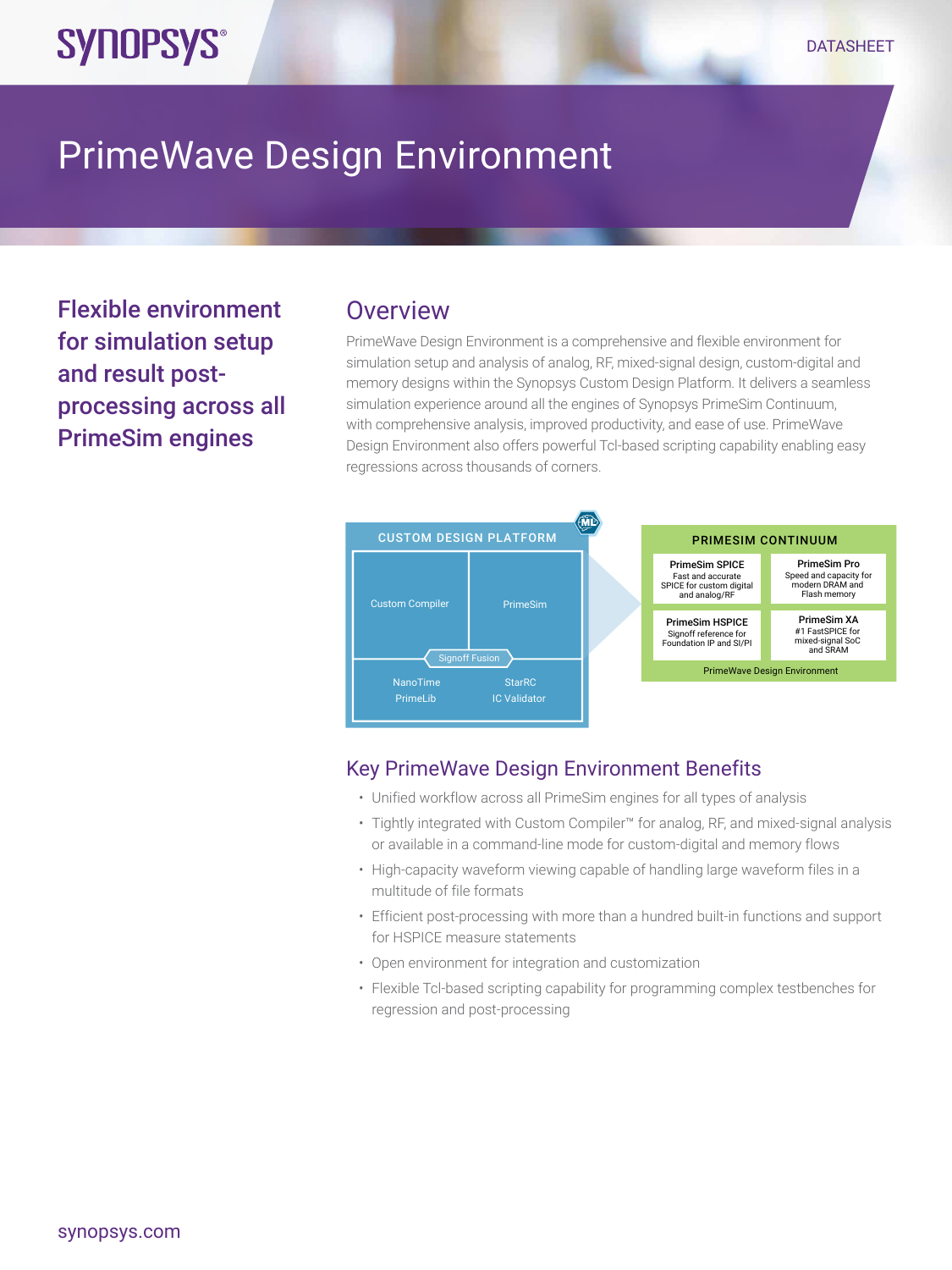### Comprehensive Environment



The PrimeWave Design Environment is a comprehensive environment for all Synopsys simulation engines and analysis capabilities. It provides an easy-to-use simulation setup cockpit, support for grid-based job distribution and monitoring of simulation jobs, and a powerful graphical waveform viewer. Whether designing analog, mixed-signal, or RF designs on mature or advanced nodes, PrimeWave is a unified solution for all applications.

- For mixed-signal applications, PrimeWave offers support for both analog and digital waveforms.
- For RF designs such as VCOs, LNAs, and Mixers, PrimeWave offers built-in phase-noise, jitter, intermodulation distortion, and gain compression measurement functions.
- For signal integrity, PrimeWave supports built-in measurements for statistical eye simulations as well as specific applications such as PAM4 and DDR.

PrimeWave supports the PrimeSim 3DIC flow as well as advanced capabilities such as static and dynamic circuit-checks and postlayout analyses such as Electromigration analysis and IR-drop analysis.



With the Sequential Testbench feature, PrimeWave allows dependencies to be created between testbenches and measurements, allowing measurements from one testbench to be used in another for a specification-driven flow. The powerful parameterization capability allows any design variable or view to be transformed into a variable that the design environment can iterate through, to allow exhaustive characterization of any design.